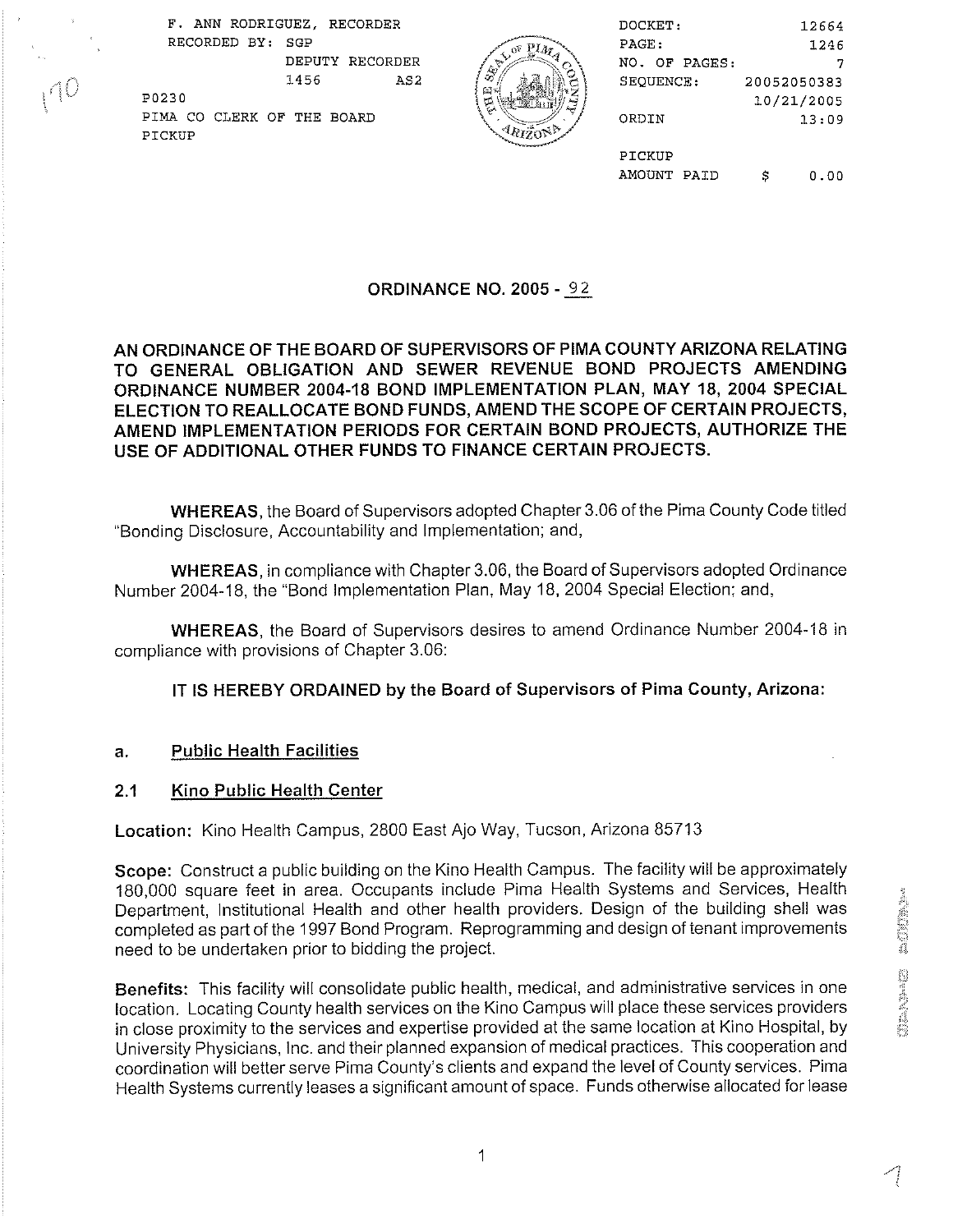charges will be used to offset related operating and maintenance costs for the new facility. Space vacated by Health Department downtown will be used to relieve overcrowding in other County facilities downtown. charges will be used to offset related operating and maintenance costs for the new facility. Spar<br>vacated by Health Department downtown will be used to relieve overcrowding in other Cour<br>facilities downtown.<br>**Cost:** \$25,00

**Cost:** \$25,000,000, with PlanninglDesign being \$1,575,000, Construction being \$23,247,000, and Other being \$1 78,000.

**Bond Funding:** \$25,000,000

**Project Duration:** Planning at 4 to 6 months, Design at 13 to 15 months, and Construction at 21 to 24 months.

**Implementation Period:** 1, 2, 3

**Project Management:** Pima County Facilities Management

**Future Operating and Maintenance Costs:** Building operating and maintenance costs are expected to be approximately \$900,000 per year. These costs will be significantly offset by relocation of Pima Health System to this building and their reduction in office rent cost.

# **a. CulturallHistoric Resources Bond Proqram**

# **4.6 Steam Pump Ranch Rehabilitation**

**Location:** West of Oracle Road in Oro Valley, near Cafiada del Oro Wash, in the Town of Oro Valley.

**Scope:** Acquire acreage and rehabilitate the historic Canada del Oro Steam Pump Ranch - the founding site of the Oro Valley community.

**Benefits:** George Pusch and John Zellweger arrived in Tucson in 1874. Shortly thereafter they purchased part of the old Cafiada del Oro Ranch. They registered the **PZ** brand and put in a steam pump from which the ranch got its name. Gradually, the ranch expanded to include land along the San Pedro River between Mammoth and Winkleman. Steam Pump Ranch located on the road to Camp Grant, now Oracle Road, was a stopover place for travelers in the 19th Century between the San Pedro and Santa Cruz valleys. Author Harold Bell Wright was a frequent visitor. The 1874 ranch house is well preserved but now threatened. This is a unique historic property in Oro Valley, and it has been well-documented through contemporary accounts and photographs as well as oral histories. The property is currently in private ownership and rezoning for commercial development has been proposed to Oro Valley. If the ranch is conveyed to the Town of Oro Valley, the Bond project will rehabilitate this historic ranch house for modern use. Preserving and restoring this property will provide Oro Valley with its "foundation site," and enable public access to experience this important historic place from Oro Valley's frontier era past.

**Costs: \$2,000,000, with Planning/Design being \$177,000. Construction being \$600,000. Land** acquisition being \$1,200,000, and Other being \$23,000. \$4,997,807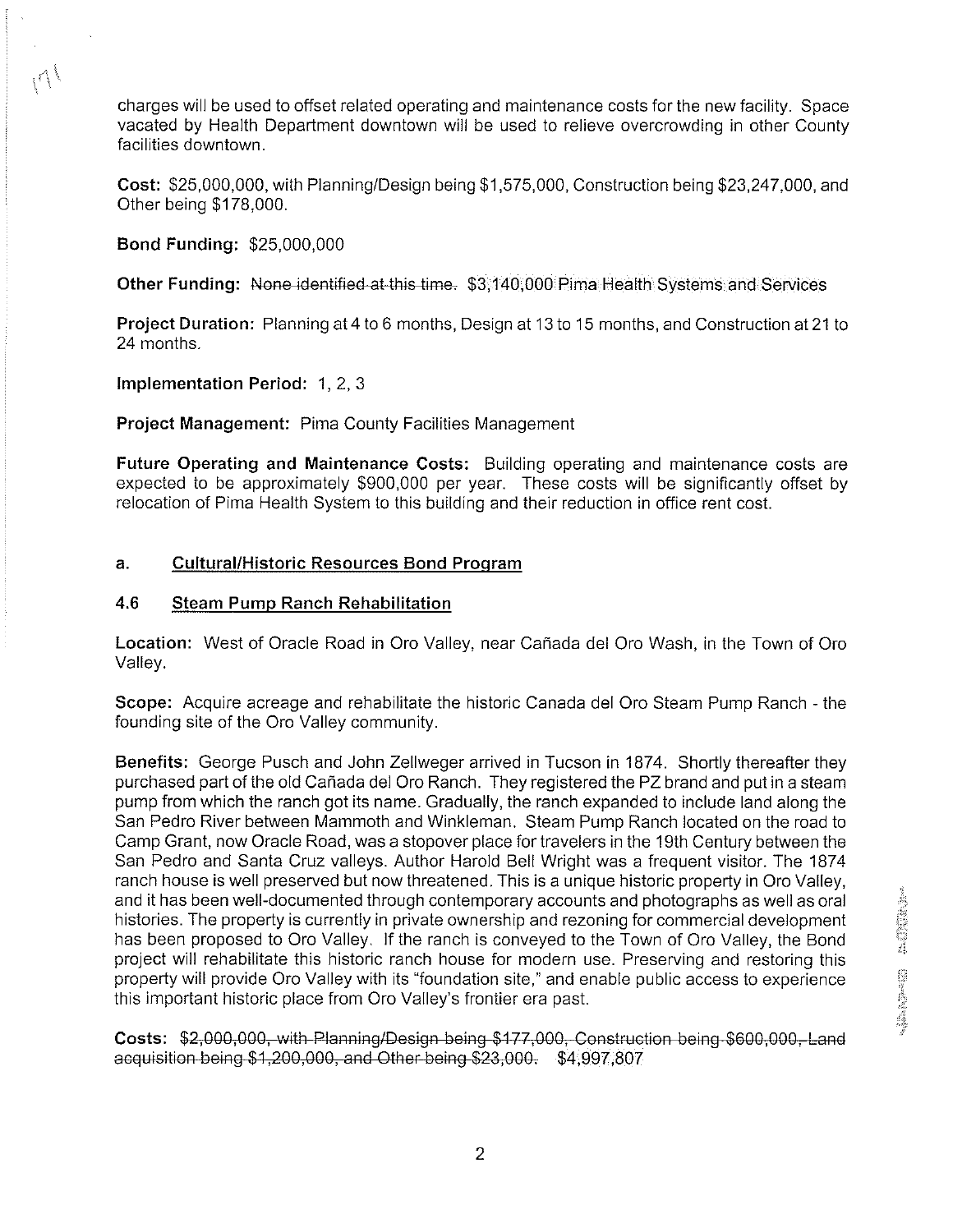# Bond Funding: \$2,000,000 \$4,997,807 (additional funding reallocated from Naranja Town Site Park 4.43)

Other Funding: None identified at this time

Project Duration: Planning at 11 to 15 months, Design at 15 to 25 months, Construction at 12 to 24 months, and Land acquisition at 12 to 18 months.

### Implementation Period: 1, 2, 3

 $\Lambda^2$ 

Project Management: The Town of Oro Valley will negotiate with the property owner and acquire the property with County bond funds, pursuant to an intergovernmental agreement between Pima County and the Town.

Future Operating and Maintenance Costs: Undetermined at this time.

# **4.10** Covote Mountain Sites Acquisition

Location: Altar Valley, 40 miles west of Tucson, south of the Coyote Mountains Wilderness Area.

Scope: Purchase approximately 800 acres of private land associated within Hay Hook Ranch, to protect a large Hohokam village complex from development.

Benefits: The Coyote Mountain property contains multiple archaeological sites representing prehistoric occupation of the Altar Valley during the Hohokam Sedentary (AD 1100-1 150) and late Classic periods (AD 1150-1450). During Classic times, the Hohokam community in the Coyote Mountains grew in organizational and social complexity, and a number of large habitation sites with compound walls and platform mounds were established. One of these centers, the Hay Hook Ranch site, is located on this parcel of private land. Three other village sites and part of a fourth are also included. Farmsteads, fields, and farming related activity areas are also in the vicinity. Together, these sites represent an ancestral site complex of the Tohono O'odham, and reflect an intact cultural landscape of Classic Hohokam settlement patterns, land use, and social organization in the Altar Valley. This property is currently being offered for sale as developable land that could be subdivided. If split and developed, these archaeological sites would be lost. Purchase of Hay Hook Ranch will ensure that the cultural and ancestral landscape of this prehistoric community in the Altar Valley are protected, providing cultural, scientific, and educational benefits to all citizens of Pima County and visitors.

Cost: \$800,000, with Planning being \$7,000, Land acquisition being \$771,000, and Other being \$22,000.

Other Funding: None-identified at this time. \$609,786 (\$256,797 General Fund and \$352,989 Section 6 Fish & Wildlife Grant)

Project Duration: Planning at 12 to 18 months and Land acquisition at 13 to 24 months

Implementation Period: 3,4, 5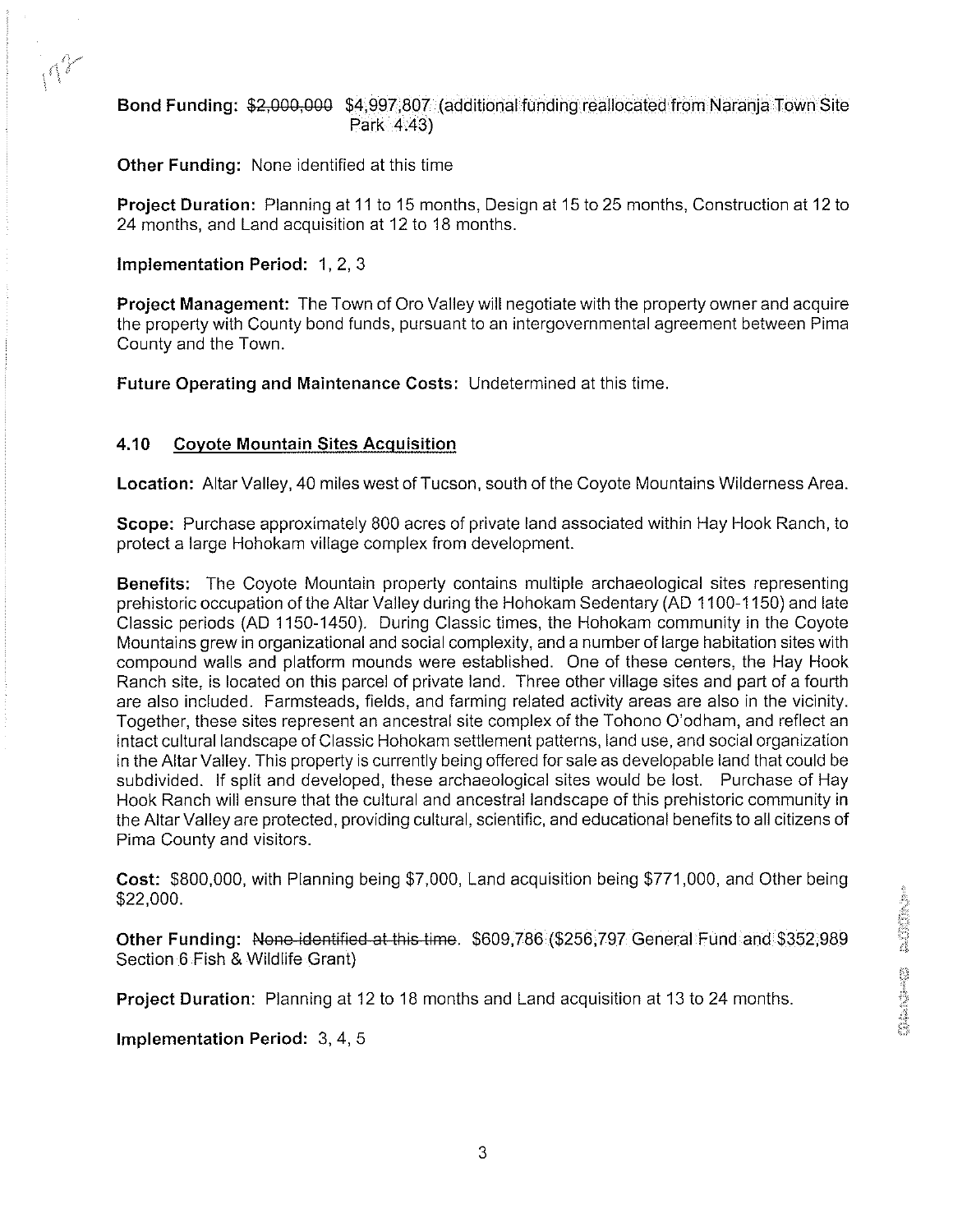**Project Management: Pima County Cultural Resources and Historic Preservation Office/Pima** County Natural Resources, Parks and Recreation.

Future Operating and Maintenance Costs: None

### b. Pima County Parks

 $\Lambda^2$ 

### 4.20 Lighting of Existing and New Sports Fields

Location: Various Pima County Parks owned by Pima County,

**Scope:** McDonald Park – Replace ball field light fixture on two fields: Littletown Park - replace light fixtures on one field and move two light poles. Bud Walker Park, Ajo – replace ball field light fixtures on two fields.<br>Arthur Pack Regional Park – install ball field lights on field #6 Flowing Wells West - install ballfield lights on two fields. McDonald District Park  $-$  install ball field lights on fields #5 and 6. Northwest/YMCA fields - install ball field lights on fields #1-3 (baseball, softball, and soccer fields and development of a dog park) Thomas Jay Regional Park – lighting of two new baseball fields north of Julian Wash<br>Ted Walker Park – install ball field lights on existing fields. Lighting Boom Truck - purchase boom truck for maintenance of sports lights. Lawrence Park - install ball field lights, and parking security lights.

Benefits: This project entails the installation of new lights at parks that do not currently have them and the upgrading of light fixtures at existing facilities. The benefit will include environmental compliance with Pima County's Dark Skies Ordinance, and minimizing operating and maintenance costs. Lighting technology has advanced. New fixtures will result in significant cost savings to the County. The new light fixtures will provide better light coverage at lower operational costs.

The installation or improvement of these fixtures is in response to public demand for increased field use. The lighting of sports fields results in the agency being able to increase field use by a factor of two to three times, while taking advantage of the existing playfields. This increases use while minimizing new development and operational costs.

Cost: \$3,000,000, with Administration being \$75,000, Planning being \$179,000, Design being \$358,800, Construction being \$2,370,200, and Capital Equipment being \$17,000.

Bond Funding: \$3,000,000

Other Funding: None identified at this time, however, efforts to obtain State and Federal grants will be explored.

**Project Duration:** Planning/Design at 11 to 15 months and Construction at 15 to 24 months.

Implementation Period: 2, 3, 4, 5

Project Management: Pima County Natural Resources, Parks and Recreation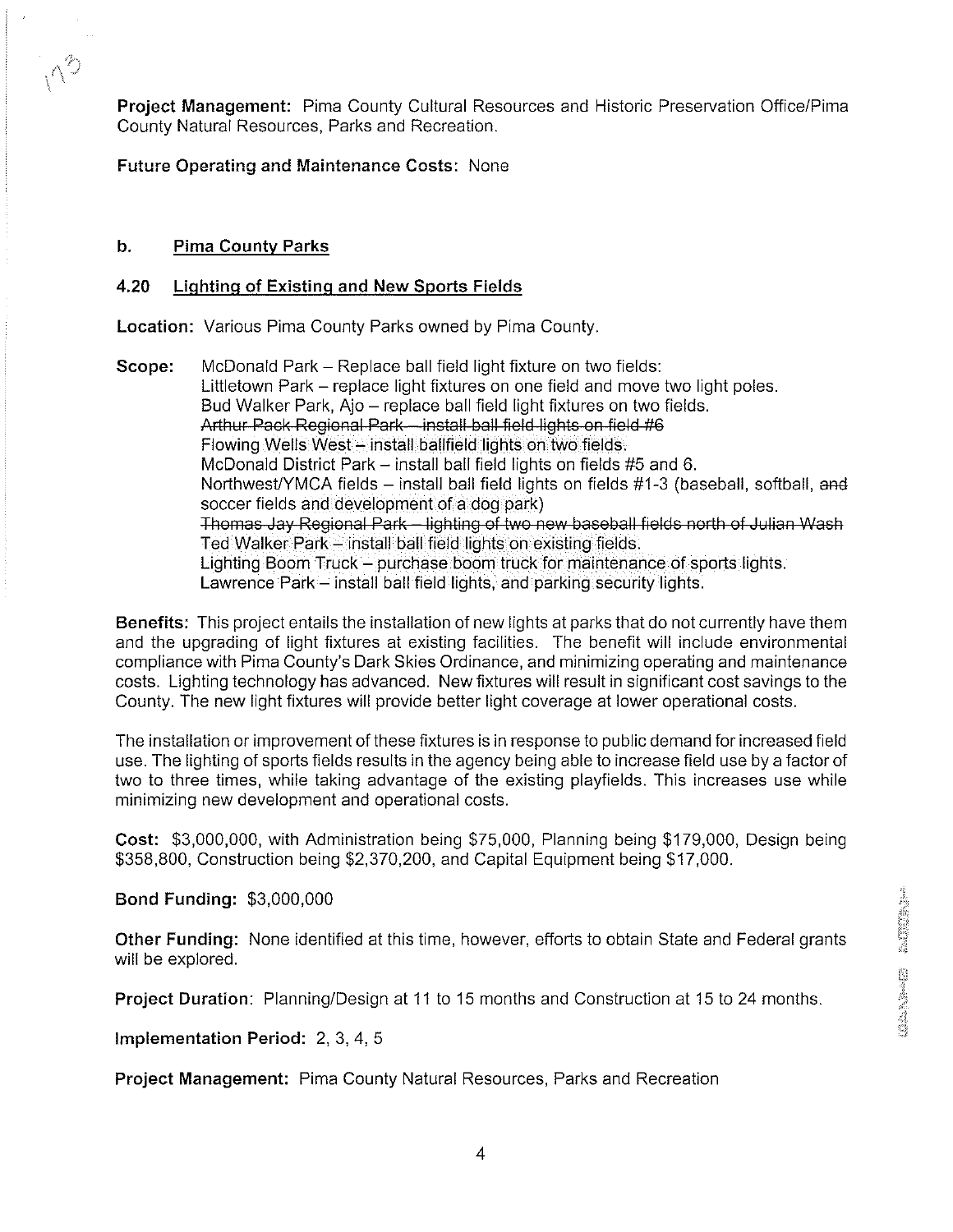Future Operating and Maintenance Costs: \$97,946 per year when fully developed. Funding impacts were derived using data gathered from current, high efficiency lighting systems at existing County ballfields that have recently been upgraded or new facilities that have benefitted from the latest lighting technology.

# **b.** Pima County Parks

 $n^k$ 

# **4.26** Rillito Race Track

Location: 4502 North First Avenue, Tucson, Arizona

Scope: This project will include the relocation of two stables, construction of two soccer fields, security lighting, entry and parking lot, ramadas, picnic facilities, lighting for four soccer fields, maintenance compound, landscaping, expanded and improved parking and trail connections to the Rillito River Park and the acquisition of adjacent land. The park's concept plan has been approved by the Pima County Parks and Recreation Commission.

Benefits: This existing park provides active and passive recreational opportunities in north central Tucson and the unincorporated urban foothills areas of Pima County. The proposed improvements will increase the County park agency's ability to meet public demand for playfields in this area. This project will also provide access to the existing Rillito River Park's regional trail.

Cost: \$2,250,000, with Administration being \$57,000, Planning being \$135,000, Design being \$270,000, ConstructionlLand being \$1,724,280, Capital Equipment being \$42,000, and Public Art being \$21,720.

# Bond Funding: \$2,250,000

Other Funding: None identified at this time, however, efforts to obtain State and Federal grants will be explored.

**Project Duration:** Planning/Design at 12 to 24 months and Construction at 15 to 30 months.

implementation Period: 3, 4, 5

Project Management: Pima County Natural Resources, Parks and Recreation

Future Operating and Maintenance Costs: \$49,458 per year when fully completed.

# e. Town of Oro Vallev Parks

#### **4.43** Narania Town Site Park

Location: 600 Block West Tangerine Road, south side of Tangerine, 1.25 miles west of La Cafiada Drive.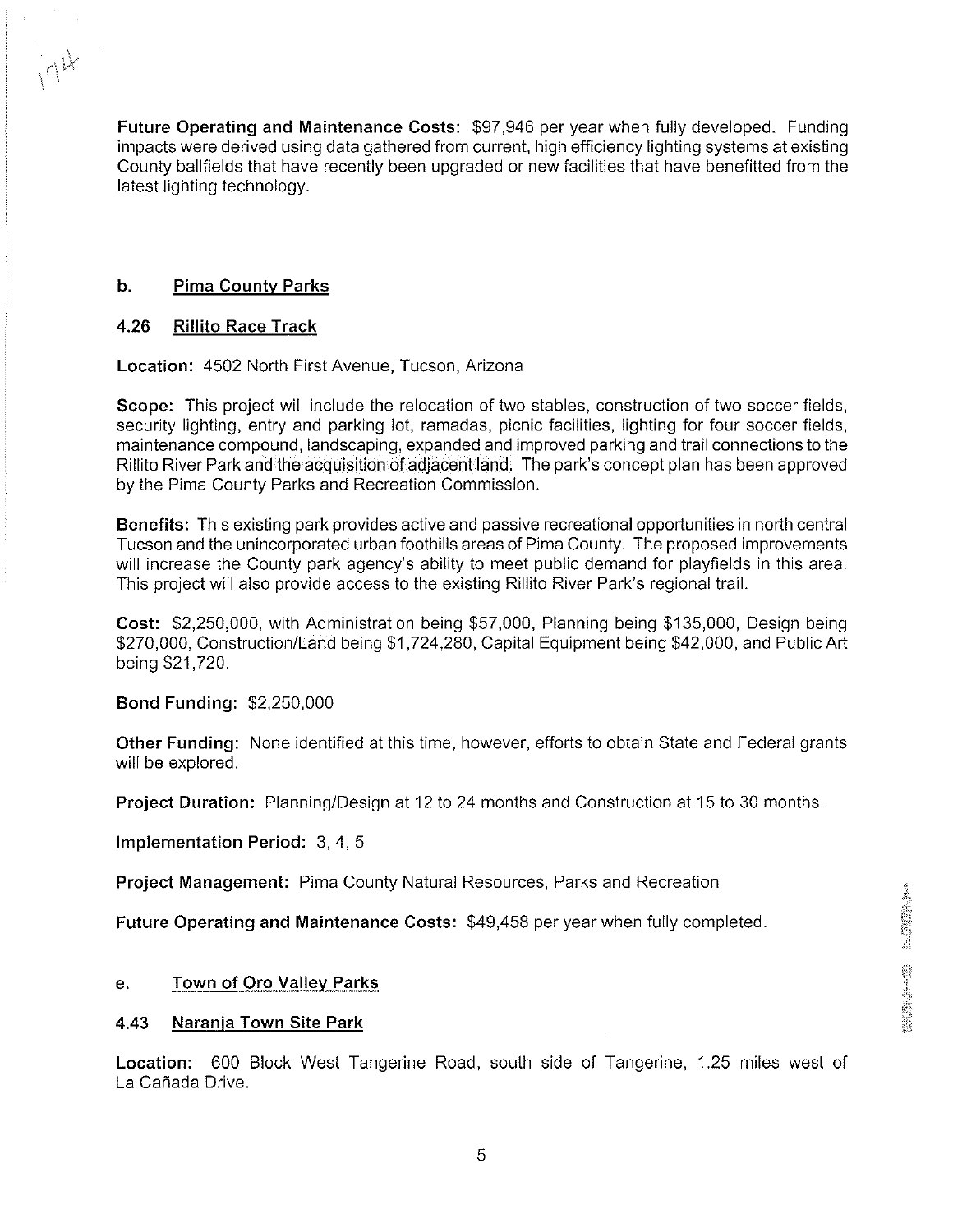Scope: Acquire 28 acres of private land.

Benefits: Acquisition will provide 28 additional acres to the existing 212 acres proposed for the Naranja Town Site Park. The Naranja Town Site has been master planned as a regional park with a broad assortment of recreational and cultural improvements and amenities including baseball, softball, soccer and football fields, tennis center, basketball courts, skateboarding and rollerblading arena, bicyclelmotocross track, improved and primitive trails, community center, aquatics center and performing arts center. The additional land will allow for more trails, open space, expansion of some aforementioned amenities and the opportunity for a new cultural and technology center. The land is also vital for providing a primary access to the regional park facilities from Tangerine Road. All of these improvements will have regional appeal and use. At the request of the Town Council of Oro Valley, this project is terminated and remaining funds are reallocated to 4.6, Steam Pump Ranch Rehabilitation.

Cost: \$3,000,000 \$2,193

 $n<sub>6</sub>$ 

Bond Funding: \$3,000,000 \$2,193

Other Funding: None identified at this time

Project Duration: Land acquisition at 24 months

Implementation Period: 1, 2

Project Management: The Town of Oro Valley will acquire the land with County Bond Funds and be responsible for future master planning, development and operational expenses. An intergovernmental agreement is necessary to formalize the timing, release and conditions of the Bond Funds for the land acquisition.

Future Operating and Maintenance Costs: Operating and maintenance costs will be the responsibility of the Town of Oro Valley.

# **a.** Floodprone and Riparian Land Acquisition

# 5.10 Cañada del Oro River Park, Thornydale to Magee

Location: Thornydale Road to Magee Road

Scope: This section of the Cañada del Oro Wash is bank protected from the Union Pacific Railroad on the south bank and from just west of Thornydale on the north bank to the Omni Tucson National Golf Resort. The proposed project would provide a river linear park on the south river bank between Thornydale Road and Magee-Road the north end of Omni Tucson National Golf Resort plus a paved bike path connection to the Rillito River Park via Thornydale Road. It would include a paved pathway on both sides the south bank, landscaping, irrigation, and 6 pedestrian bridges. There will also be underpass ramps at Thornydale and Ina Road, and Magee Road, a parking node at Magee Road with ramadas and a restroom, a parking easement at Thornydale, as well as a reclaimed water irrigation system.